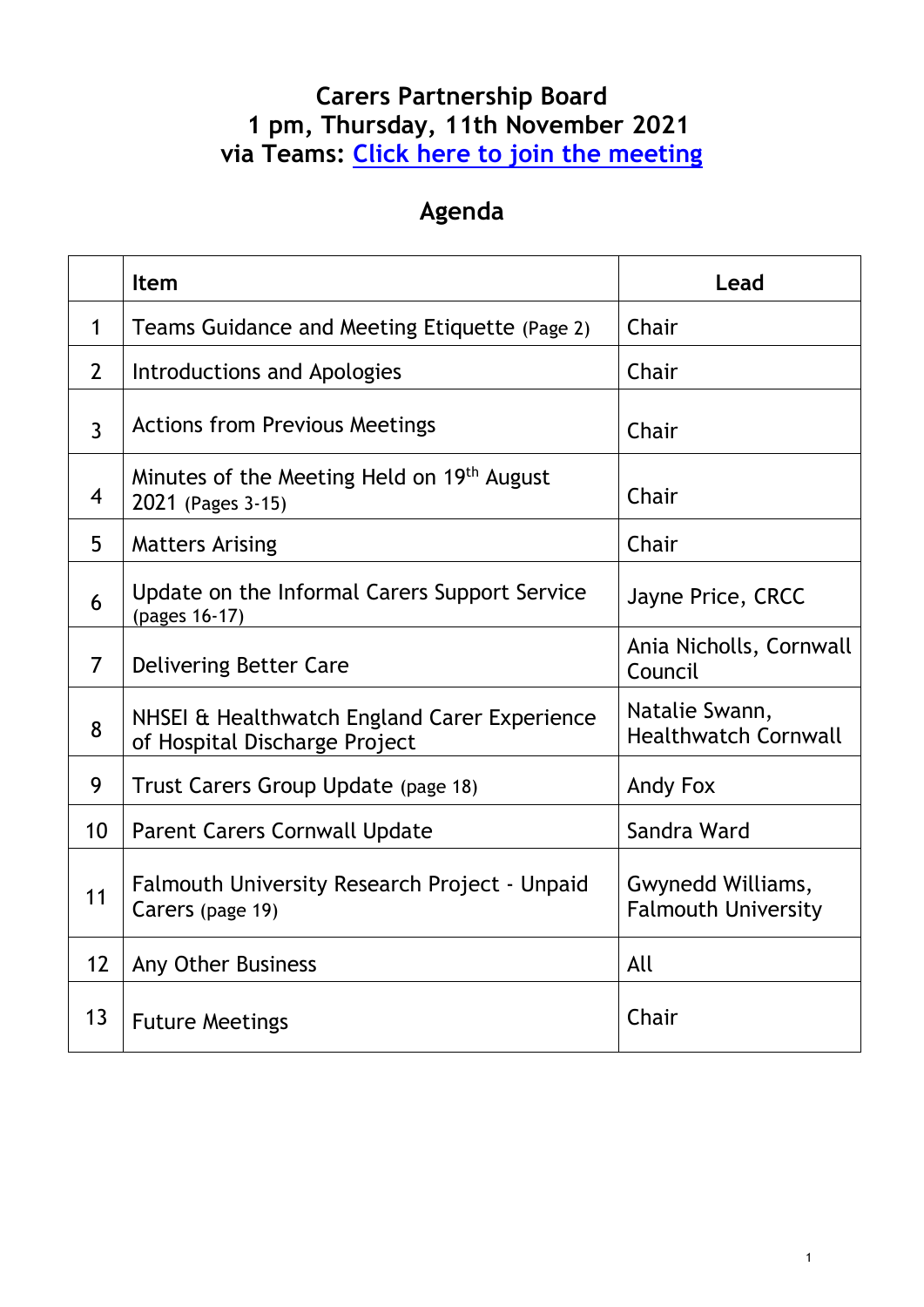#### **Teams Guidance**

Please prepare by reading the papers sent out for the meeting.

When joining the meeting, you will be placed in "the waiting room". Healthwatch Cornwall will then accept you to join the meeting. Your camera and audio will already be on.

Mute yourself when you are not speaking so that there is no noise in the background.

Use the chat box for any comments or questions you have. Everybody will see them unless you choose to share privately.

Please use the 'raise hand' function when you wish to speak.

You will be asked to unmute when it is your turn to comment.

If you need to temporarily leave the meeting, please turn off your audio and camera.

Presentations will be shared on the screen.

#### **Meeting Etiquette**

All members are expected to participate constructively in line with agenda items whilst being respectful of the views of all members.

All members of the Carers Partnership Board have the right to meet in a safe atmosphere where all voices are respected and can be heard equally.

The current Board's Terms of Reference includes the following.

*In order to allow the Carers Partnership Board meetings to be conducted efficiently and with decorum, Members of the Board will:*

- *• Work in partnership with each other, listening to and respecting each other's views*
- *• Undertake to represent all the Carers in their Forum Areas*
- *• Indicate they wish to make representation through the Chair*
- *• Not single out individual Members for scrutiny or challenge*
- *• Not interrupt and be guided by the Chair*
- *• Respect confidentiality and privacy*
- *• Keep to the agenda*
- *• Represent the strategic needs of carers and not bring to the meeting concerns from individual carers*

Healthwatch Cornwall operates a Zero Tolerance policy on Bullying and Harassment. This applies to both face to face and online meetings.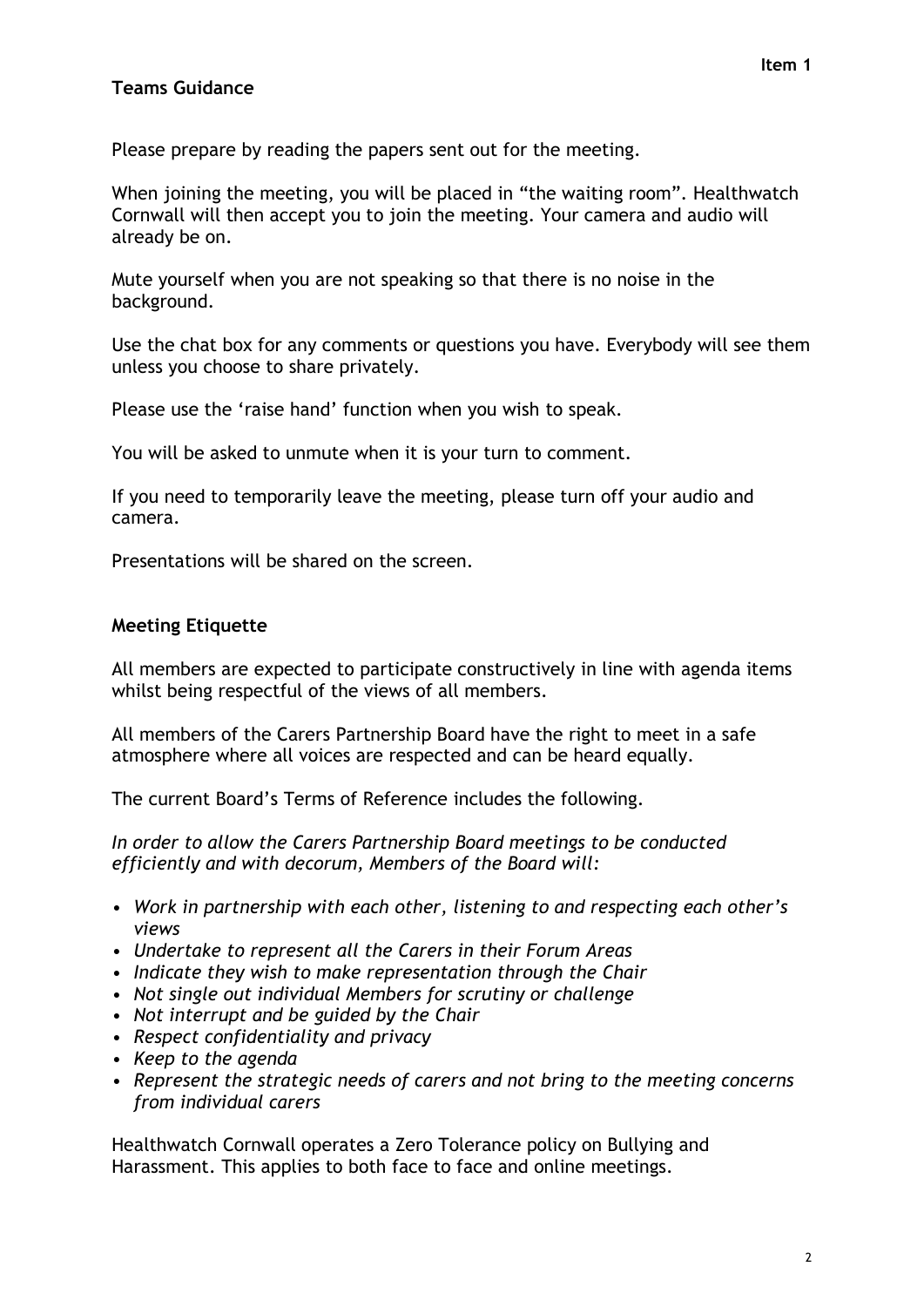# **healthwatch**<br>Cornwall

| <b>MEETING NOTES:</b> | <b>Carers Partnership Board</b> |
|-----------------------|---------------------------------|
| <b>DATE:</b>          | <b>19 August 2021</b>           |
| <b>LOCATION:</b>      | <b>Via Microsoft Teams</b>      |
|                       |                                 |

#### **ATTENDANCE**

| <b>Name</b>                 | <b>Position</b>                                   | Organisation                                                                           |
|-----------------------------|---------------------------------------------------|----------------------------------------------------------------------------------------|
| Sandra Ward (SW) (Chair)    |                                                   | <b>Parent Carers Cornwall</b>                                                          |
| Anne Oliver (AO)            | <b>Business Support Manager</b>                   | <b>Healthwatch Cornwall</b>                                                            |
| Mike Hooper (MH)            | Partnership Boards Officer                        | <b>Healthwatch Cornwall</b>                                                            |
| <b>Alison Bartlett (AB)</b> | Social Director                                   | <b>CPFT</b>                                                                            |
| Amanda Wilton (AW)          | The Patient Council & Carer                       | University Hospitals Plymouth NHS<br><b>Trust</b>                                      |
| Ania Nicholls (AN)          | Commissioning Officer, Adult<br>Carers            | <b>Cornwall Council</b>                                                                |
| Bryony Quick (BQ)           | <b>Quality Improvement Officer</b>                | NHSE/I                                                                                 |
| Claire Martin (CM)          | <b>Deputy Director of Nursing</b>                 | <b>KCCG</b>                                                                            |
| Deborah Came (DC)           | <b>Healthwatch Cornwall Director</b><br>and Carer | <b>Healthwatch Cornwall</b>                                                            |
| Gordon Lancaster (GL)       | <b>Carer &amp; Treasurer</b>                      | <b>Liskeard Memory Cafe</b>                                                            |
| <b>Gwynned Williams (GW</b> | <b>Research Fellow</b>                            | <b>Falmouth University</b>                                                             |
| Holly Kiernan (HK)          | Patient Experience Manager                        | <b>RCHT</b>                                                                            |
| Jayne Price (JP)            | <b>Contract Lead for The Carers</b><br>Service    | <b>CRCC</b>                                                                            |
| Lynda Berry (LB)            | Carer                                             | <b>Helston Carers Forum</b>                                                            |
| Melanie Howes (MeH)         | Dementia Friends Champion<br>and Ex-Carer         | <b>Dementia Friends</b>                                                                |
| Michaela Brewer (MB)        | Patient Engagement Manager                        | <b>RCHT</b>                                                                            |
| Natalie Swann (NS)          | Research Manager                                  | <b>Healthwatch Cornwall</b>                                                            |
| Nigel Cox (NC)              | Partner in The Carers Service                     | Barnardo's                                                                             |
| Nikki Taylor (NT)           | Programme Manager                                 | South West Academic Health<br><b>Science Network</b>                                   |
| Pauline Hardinges (PH)      | Ex-Carer                                          | Liskeard Memory Café                                                                   |
| Sally Mollard (SM)          | <b>Ex Carer</b>                                   | Liskeard Memory Café                                                                   |
| Serena Collins (SC)         | <b>Commissioning Manager</b>                      | Young Adult Carers                                                                     |
| Theresa Court (TC)          | <b>Advice Services Manager</b>                    | <b>DisAbility Cornwall</b>                                                             |
| Wendy Gauntlett (WG)        | Carer                                             | Penzance Carers Group, Penzance<br><b>Carers Forum and Adult</b><br>Safeguarding Board |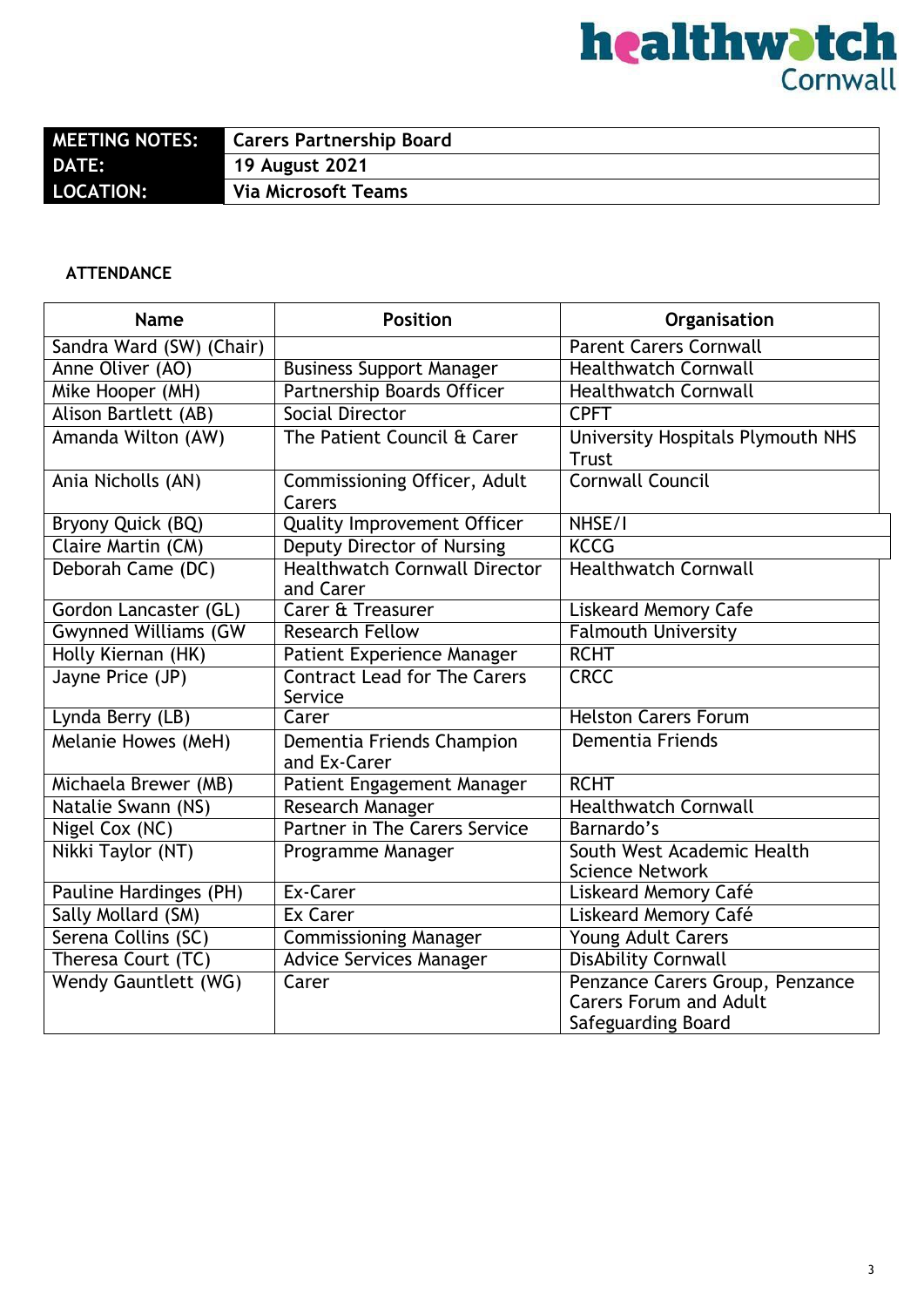

#### **APOLOGIES**

| <b>Name</b>           | <b>Position</b>                                         | Organisation                                                        |
|-----------------------|---------------------------------------------------------|---------------------------------------------------------------------|
| Andy Fox              | <b>Carers Lead, Cornwall</b><br><b>Foundation Trust</b> | <b>CPFT</b>                                                         |
| Bernie DeLord         | <b>Director</b>                                         | Promas Caring for People CIC                                        |
| Carly Ellicott        | Service Coordinator (Project<br>Worker)                 | Barnardo's                                                          |
| <b>Caroline Ellis</b> | <b>Admiral Nurse Clinical Lead</b>                      | <b>RHCT</b>                                                         |
| Claire Jukes          | Patient Services Manager and<br><b>Carers Lead</b>      | <b>Plymouth NHS Trust</b>                                           |
| Sgt Flo Linscott      | Diverse Communities Team<br>Lead (Cornwall)             | Devon & Cornwall Police                                             |
| Jenny Tarvit          | <b>Director</b>                                         | Promas Caring for People CIC                                        |
| <b>Kelvin Yates</b>   |                                                         | Age UK                                                              |
| Neil Lindsay          | Ex-Carer                                                | <b>Wadebridge Carers Forum and Trust</b><br><b>Carers Committee</b> |
| <b>Stacey Sleeman</b> |                                                         | <b>Cornwall Council</b>                                             |
| Susan Butterfield     | Carer                                                   |                                                                     |
| Tess Dean             | Senior Administrator                                    | Barnardo's                                                          |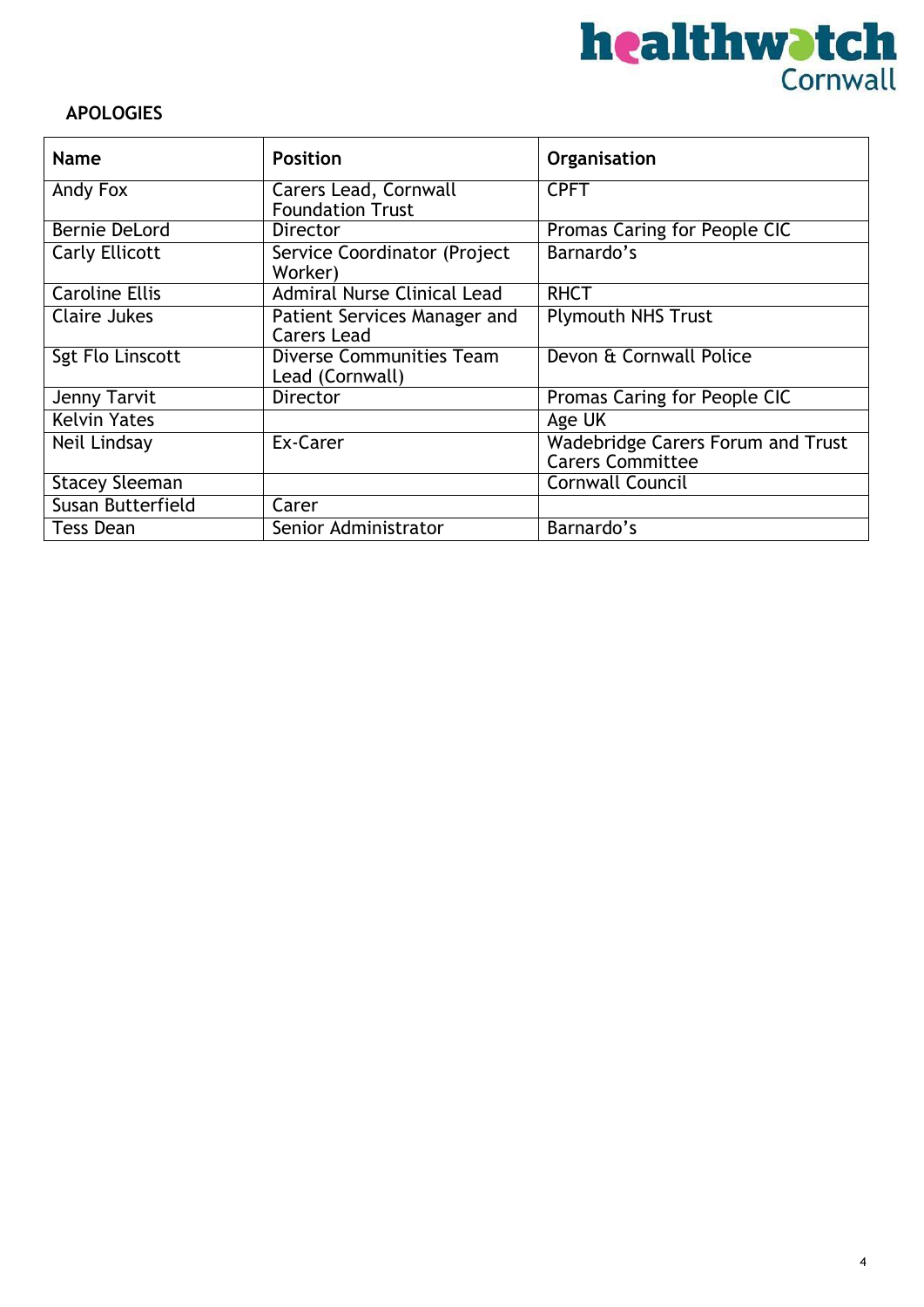

**Item 4**

#### **ACTION LOG**

| <b>Meeting</b>                   | <b>ACTIONS CARRIED FORWARD</b>                                                                                                                                                                                       | <b>RESPONSIBLE</b> | <b>STATUS</b>                                                                                                                                                                                                                                                                                                                                                                                                                                                                                                                                                                              |
|----------------------------------|----------------------------------------------------------------------------------------------------------------------------------------------------------------------------------------------------------------------|--------------------|--------------------------------------------------------------------------------------------------------------------------------------------------------------------------------------------------------------------------------------------------------------------------------------------------------------------------------------------------------------------------------------------------------------------------------------------------------------------------------------------------------------------------------------------------------------------------------------------|
| 19/08/21<br>13/05/21<br>11/02/21 | BQ to investigate.<br>Revisit when AM replacement is in post.<br>Could summary care notes could be shared with out of<br>county hospitals too, especially Derriford. Investigate<br>and email MH/NK for circulation. | <b>BQ</b>          | Incomplete.                                                                                                                                                                                                                                                                                                                                                                                                                                                                                                                                                                                |
| 19/08/21                         | Send minute to AN for inclusion in Adult Carers Strategy<br>2020-2025 Cabinet report.                                                                                                                                | AN                 | Completed 25/08/21. AN responded to say that<br>she would not include the minute within the<br>Cabinet report but would add a note to say that<br>the Strategy had been supported by the Board.<br>She also provided confirmation that the Strategy<br>would be available in word format which could be<br>printed in black and white. She added that the<br>Council always have the disclaimer that different<br>formats can be requested and that she therefore<br>felt it unnecessary for the Board's<br>recommendation with regard to accessibility and<br>inclusivity to be included. |
| 19/08/21                         | Ensure that the Board receives updates on the<br>Identifying Carers Needs Project.                                                                                                                                   | AN                 | Ongoing.                                                                                                                                                                                                                                                                                                                                                                                                                                                                                                                                                                                   |
| 19/08/21                         | Update on the work currently being undertaken at<br>Derriford for carers.                                                                                                                                            | CJ                 | Offer from CJ following 13/05/21 meeting.<br>Item deferred to 11/11/21 meeting.<br>Item deferred to first meeting of 2022.                                                                                                                                                                                                                                                                                                                                                                                                                                                                 |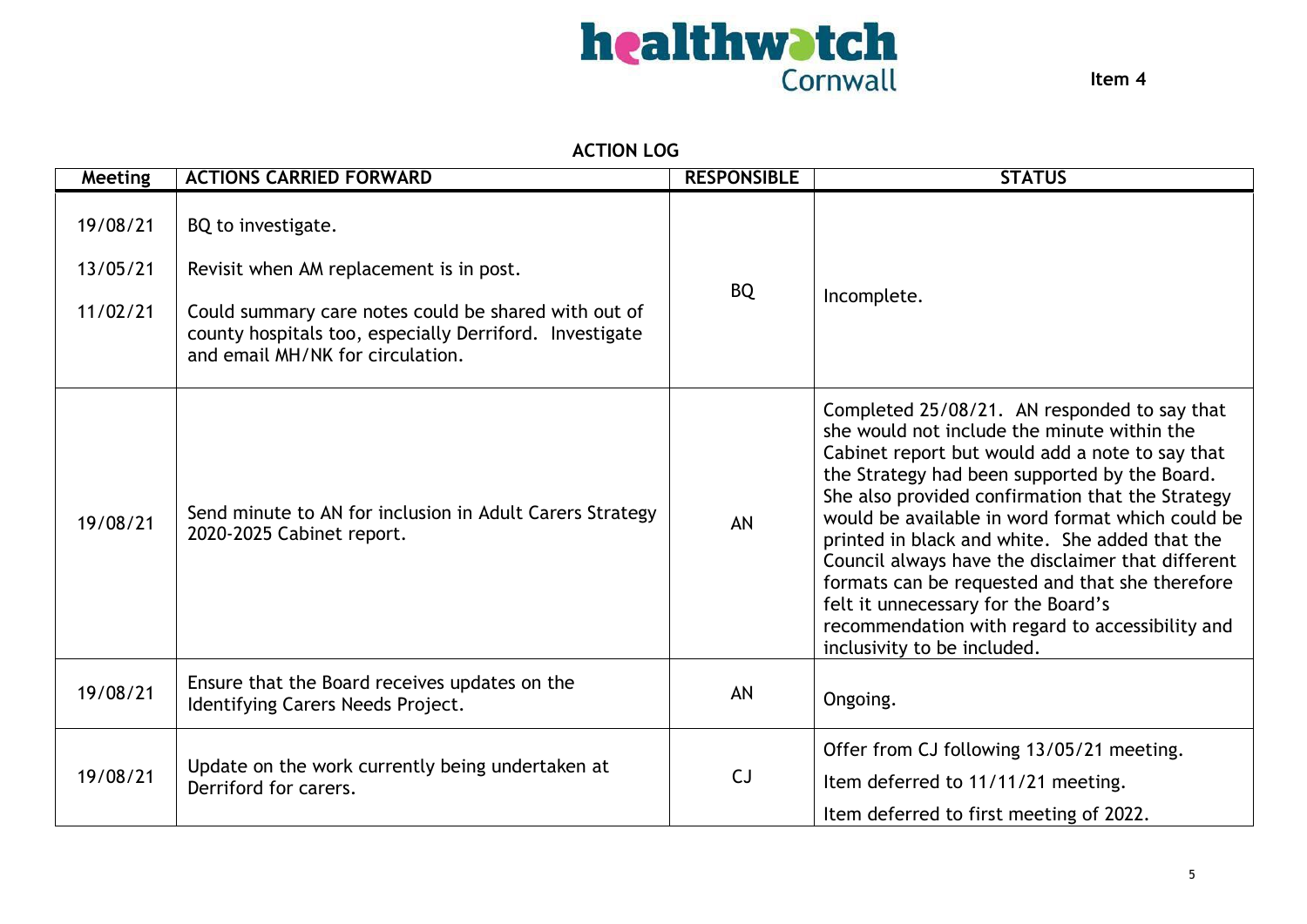| 19/08/21 | Liaise with NM on continuation of Childrens Autism<br>Service. Update AW             | <b>MH</b> | Ongoing.                               |
|----------|--------------------------------------------------------------------------------------|-----------|----------------------------------------|
| 19/08/21 | Promote recruitment of unpaid carers for Falmouth<br>University research project.    | NS / SW   | Ongoing. On 11/11/21 agenda.           |
| 19/08/21 | Circulate details of Cornwall Council's Changing Places<br>funding and consultation. | <b>MH</b> | Completed. Circulated 23/08/21.        |
| 19/08/21 | Update and resend 11/11/21 meeting invite to reflect<br>change of start time.        | <b>MH</b> | Completed. Circulated 02/09/21.        |
| 07/11/19 | Request proposals for suitable alternative venues for<br>CPB meetings.               | <b>MH</b> | Deferred due to Covid-19 restrictions. |
| 01/08/19 | Board members to send NK suggestions for alternative<br>meeting places               |           |                                        |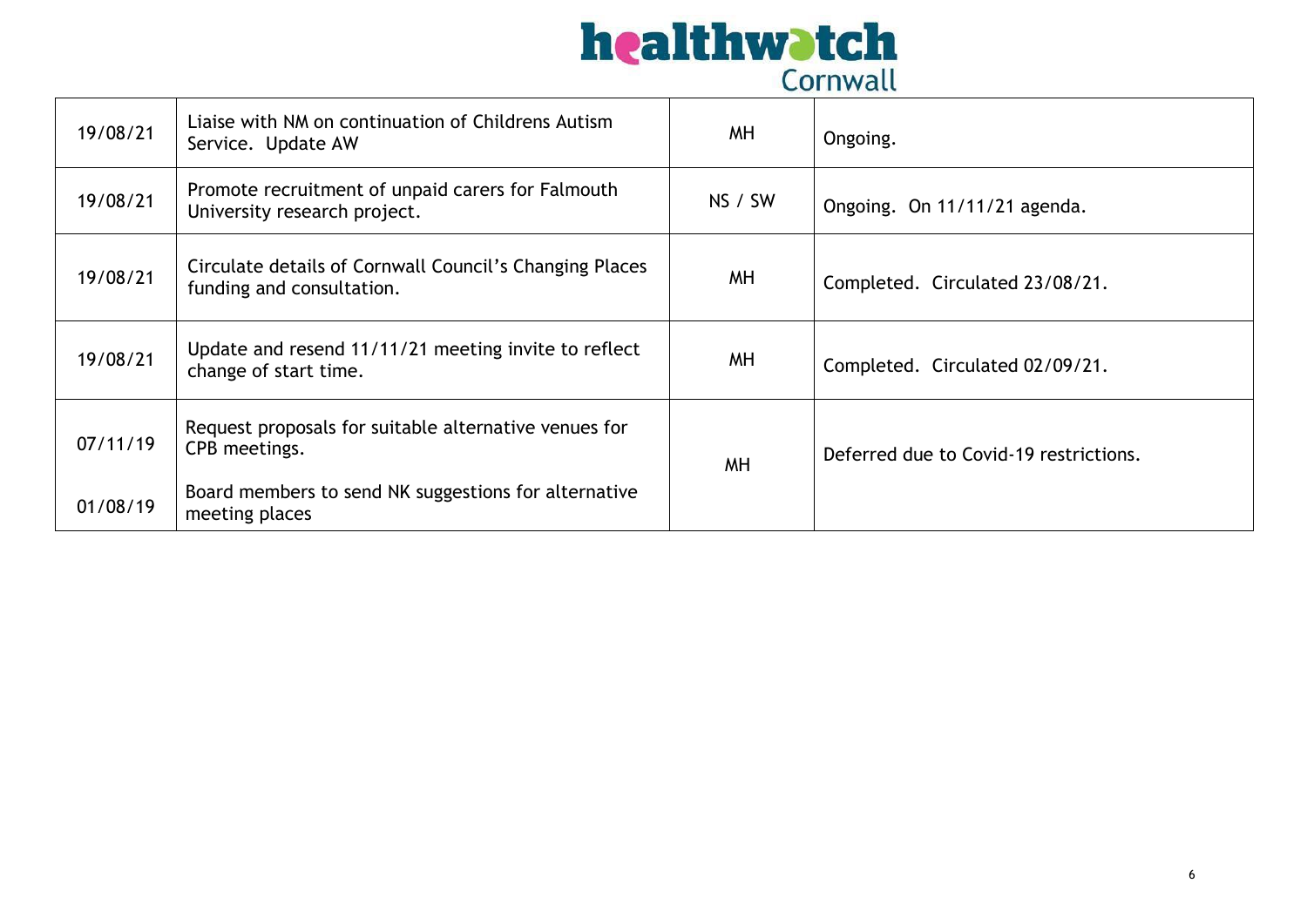|                | Item                                                                                                                                                                                                                                                                                                                                                                                                                                                                           | <b>Action</b>        |
|----------------|--------------------------------------------------------------------------------------------------------------------------------------------------------------------------------------------------------------------------------------------------------------------------------------------------------------------------------------------------------------------------------------------------------------------------------------------------------------------------------|----------------------|
| $\mathbf 1$    | <b>Teams Guidance and Meeting Etiquette</b>                                                                                                                                                                                                                                                                                                                                                                                                                                    |                      |
|                | SW opened the meeting and reminded everyone of the meeting<br>etiquette, asking that participation be constructive and respectful.                                                                                                                                                                                                                                                                                                                                             |                      |
| $\overline{2}$ | <b>Apologies</b>                                                                                                                                                                                                                                                                                                                                                                                                                                                               |                      |
|                | As above.                                                                                                                                                                                                                                                                                                                                                                                                                                                                      |                      |
| 3              | Minutes of the Meeting Held on 13th May 2021                                                                                                                                                                                                                                                                                                                                                                                                                                   |                      |
|                | The minutes of the previous meeting were agreed as an accurate<br>record.                                                                                                                                                                                                                                                                                                                                                                                                      |                      |
| 4              | <b>Actions from Previous Meetings</b>                                                                                                                                                                                                                                                                                                                                                                                                                                          |                      |
|                | It was noted there were currently no councillor representatives on<br>the Partnerships Boards at present. New appointments were made<br>through Council officers and through the same processes previously<br>followed but the new administration then expressed a preference<br>for the Boards to be formally recognised as Outside Bodies.<br>Representatives would now be appointed through the Leader of the<br>Council, hopefully in time for the next round of meetings. |                      |
|                | The sharing of summary care notes with out of county hospitals -<br>Abbey Mulla of NHSE had raised this issue and undertaken to<br>investigate. Following his change of role, BQ agreed to follow up.                                                                                                                                                                                                                                                                          | BO to<br>investigate |
|                | Nuala Kiely had recently left her role of Partnership Board Officer<br>at Healthwatch Cornwall. On behalf of the Board, SW thanked<br>Nuala for her commitment to the Carers Partnership Board and<br>sent her best wishes for the future.                                                                                                                                                                                                                                     |                      |
|                | Nuala Kiely had found no evidence that during the pandemic<br>appointments at Derriford had been cancelled rather than<br>deferred, resulting in re-referrals being required. AW confirmed<br>that the individual concerned had been contacted and the matter<br>resolved.                                                                                                                                                                                                     |                      |
| 5              | <b>Matters Arising</b>                                                                                                                                                                                                                                                                                                                                                                                                                                                         |                      |
|                | There were no matters arising from the previous minutes.                                                                                                                                                                                                                                                                                                                                                                                                                       |                      |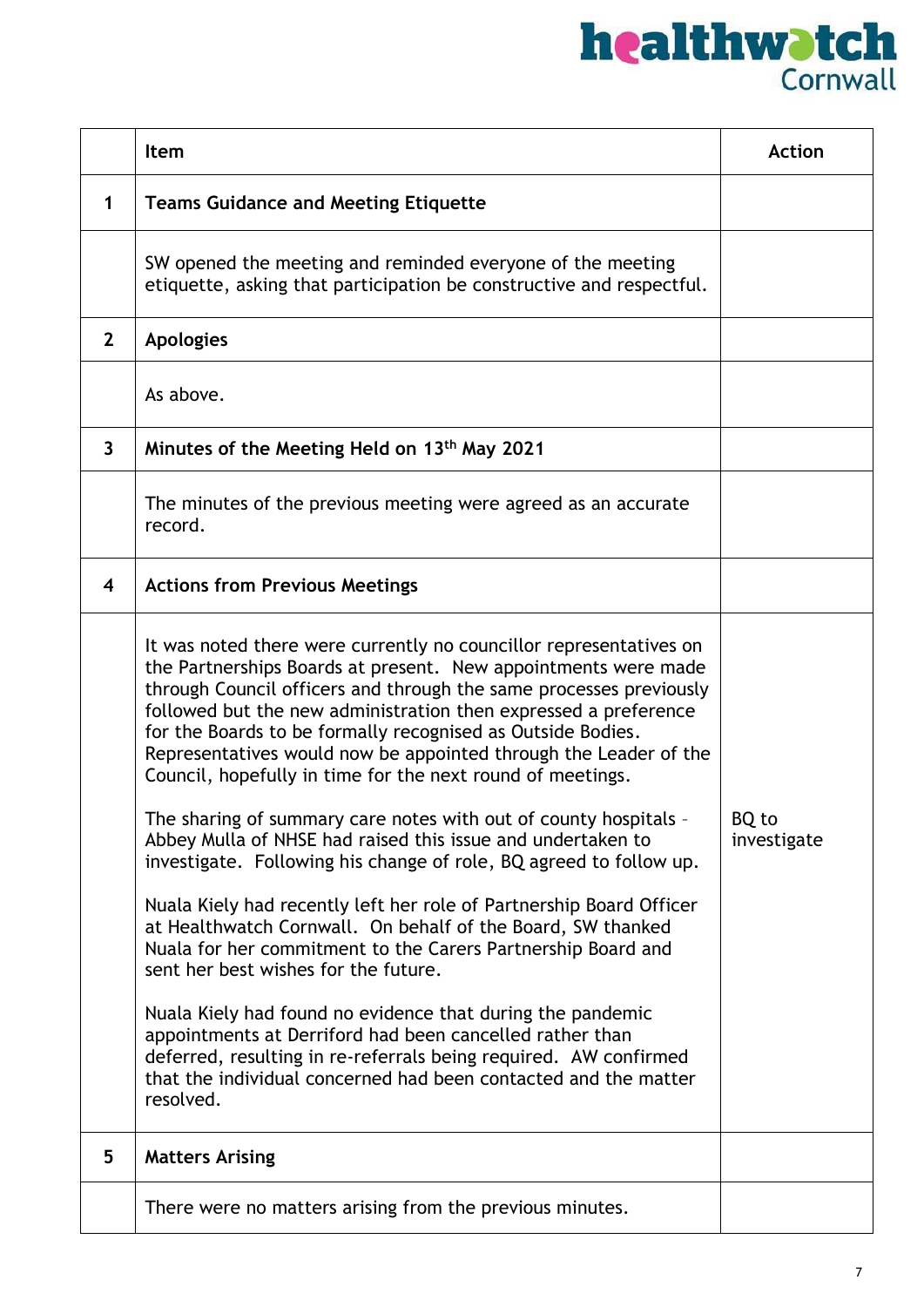| 6              | <b>Updates on the Carers Strategy</b>                                                                                                                                                                                                                                                                                                                                                                                                                                                                                                                                                                                                                                             |                                                                |
|----------------|-----------------------------------------------------------------------------------------------------------------------------------------------------------------------------------------------------------------------------------------------------------------------------------------------------------------------------------------------------------------------------------------------------------------------------------------------------------------------------------------------------------------------------------------------------------------------------------------------------------------------------------------------------------------------------------|----------------------------------------------------------------|
|                | Ania Nicholls (AN), Commissioning Officer, Adult Care and Health<br>Commissioning, Cornwall Council presented the final draft of the<br>Adult Carers Strategy 2020-2025, which was due to be considered<br>for approval by the Council's Cabinet on 27 September<br>2021. Questions and comments were invited.                                                                                                                                                                                                                                                                                                                                                                    |                                                                |
|                | Aesthetically, the document was very different to the versions<br>previously received and supported by the Board but AN confirmed<br>that the content was largely unchanged, with the main changes<br>being the addition of two sentences focusing on safeguarding.                                                                                                                                                                                                                                                                                                                                                                                                               |                                                                |
|                | The general consensus of the Board was that the new format was<br>user friendly and easy to read but concerns were raised that it<br>may not be accessible to all Carers. In order to be more inclusive,<br>if the Council did not plan to provide hard copies, it was important<br>that a plain black and white version in standard report format,<br>without images, should be available online for people to print as<br>cheaply as possible. A member commented that Carers without<br>digital access would still be disenfranchised. Attention was drawn<br>to the final page of the document, which provided details of how<br>to request it in another format or language. |                                                                |
|                | The Board went on to discuss delivery of the Strategy through the<br>Informal Carers Service and accountability for that.                                                                                                                                                                                                                                                                                                                                                                                                                                                                                                                                                         |                                                                |
|                | It was agreed that:                                                                                                                                                                                                                                                                                                                                                                                                                                                                                                                                                                                                                                                               |                                                                |
|                | 1. the content of the final draft of the Adult Carers Strategy<br>2020-2025 be supported; and<br>2. it be recommended to Cornwall Council that in recognition of<br>the need to ensure accessibility and inclusivity for all Carers,<br>a printable black and white version of the Strategy in<br>standard report format, without images, be available online<br>alongside the approved version.                                                                                                                                                                                                                                                                                  | MH send minute<br>to AN for<br>inclusion in<br>Cabinet report. |
| $\overline{7}$ | <b>Identifying Carers Needs Project Update</b>                                                                                                                                                                                                                                                                                                                                                                                                                                                                                                                                                                                                                                    |                                                                |
|                | AN reported that two co-production sessions had been held which<br>had proven useful and informative. The subsequent report had<br>been sent to senior managers at Adult Social Care who would lead<br>on changes to the assessment process. She agreed that change was<br>necessary as currently it was too lengthy and bureaucratic. The<br>operational teams had the responsibility to lead, in conjunction<br>with the re-design of the social care assessment, as part of its<br>Business Plan. It was flagged as urgent but AN could not give a<br>timescale, though she would keep monitoring progress.                                                                    | AN to ensure<br>that the Board<br>remains<br>updated.          |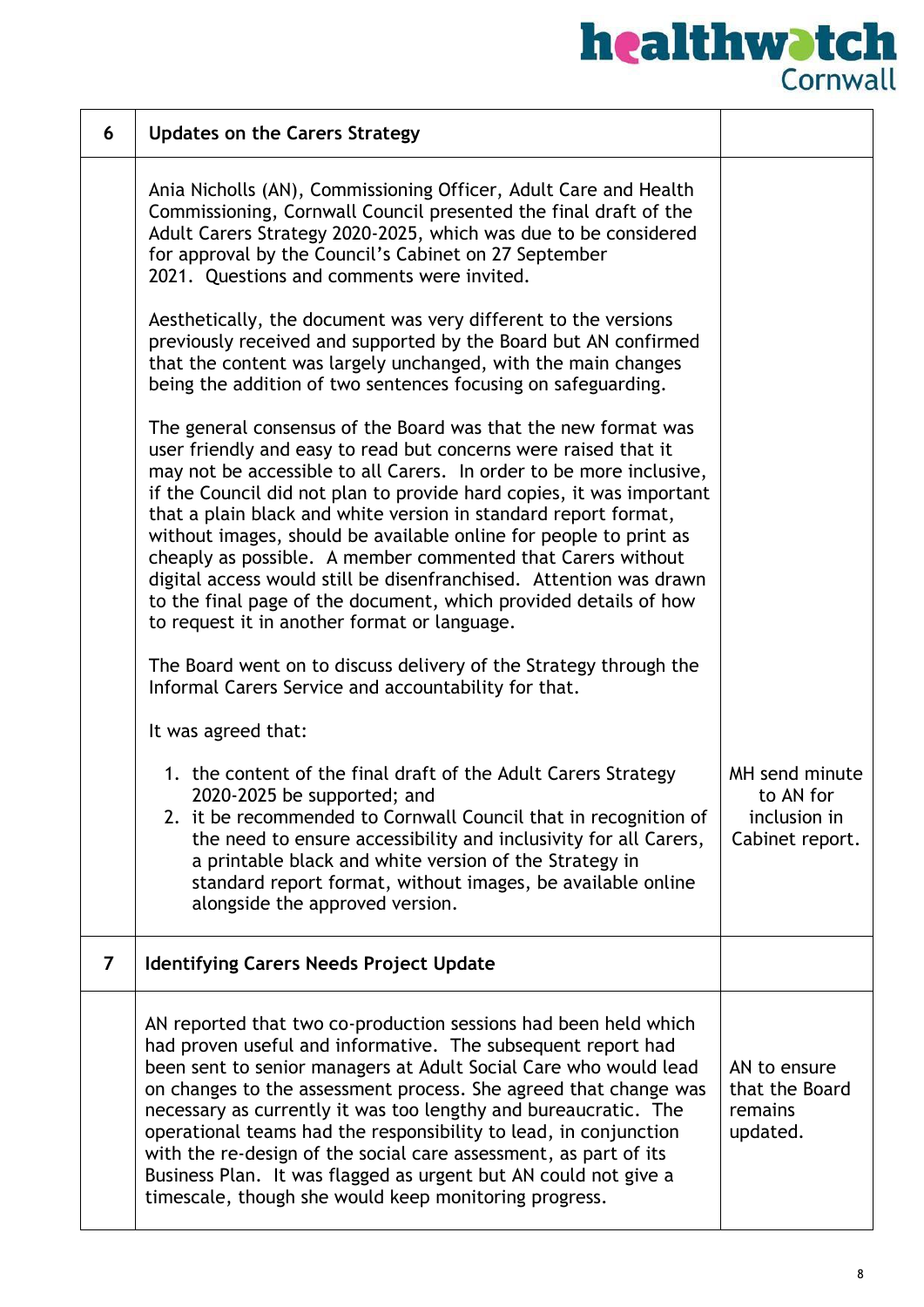| 8 | <b>Update on New Informal Carers Support Service</b>                                                                                                                                                                                                                                                                                                                                                                                                                                                                                        |  |
|---|---------------------------------------------------------------------------------------------------------------------------------------------------------------------------------------------------------------------------------------------------------------------------------------------------------------------------------------------------------------------------------------------------------------------------------------------------------------------------------------------------------------------------------------------|--|
|   | JP shared her presentation which had been circulated with the<br>agenda. She highlighted the importance of the shared values of<br>the partners and noted that the website which forms the main part<br>of entry level 1 was still under development; with Level 2 being a<br>well-being plan and support and Level 3 a Carers assessment and<br>possibly personal budget. There were also various tools and<br>resources available, including support for Young and Young Adult<br>Carers and planned transition to Adult Carers services. |  |
|   | The development of the service would be shaped by co-design on a<br>regular basis and would incorporate an embedded review. There<br>would be an emphasis on supporting change and shifting culture.                                                                                                                                                                                                                                                                                                                                        |  |
|   | Representatives of Promas, one of the partners, were unable to<br>attend the meeting but had shared the following:                                                                                                                                                                                                                                                                                                                                                                                                                          |  |
|   | 'Promas CIC are continuing to provide online, telephone training<br>and support to unpaid carers. Since the beginning of the new<br>contract we have seen an increase in referrals from carers<br>requesting the new coaching and mentoring service. We are<br>resuming face to face training courses in September but will<br>continue to provide telephone training to those carers unable to<br>attend face to face training or who cannot leave their cared for.                                                                        |  |
|   | We have launched a new dementia online course in addition to the<br>generic caring for carers online courses. In September we will be<br>starting a new two year activity project free for unpaid carers<br>including swimming, photography and Tai Chi.<br>We are delighted to be working in partnership delivering services<br>to unpaid carers. For more details look at our website<br>www.promas.co.uk'.                                                                                                                               |  |
|   | Kelvin Yates had been due to attend to inform the Board of the<br>work of Age Uk but was not present.                                                                                                                                                                                                                                                                                                                                                                                                                                       |  |
|   | TC gave a brief verbal update on the work of DisAbility Cornwall<br>and provided the following more detailed information to share:                                                                                                                                                                                                                                                                                                                                                                                                          |  |
|   | Since 1 <sup>st</sup> July we have spoken with over 300 carers, creating<br>$\bullet$<br>nearly 800 actions.<br>We have 7 advisers, all of whom are, or have been, in a<br>٠<br>'caring' role. The advice line is open 9-5 Monday to Friday and<br>until 7pm on Tuesday and Thursday, we can be contacted via<br>phone, text, email and webchat.<br>During our first few weeks most of the team completed the<br>following training sessions:                                                                                               |  |
|   | Benefits for carers<br>Mental health first aid<br>Safeguarding                                                                                                                                                                                                                                                                                                                                                                                                                                                                              |  |

ı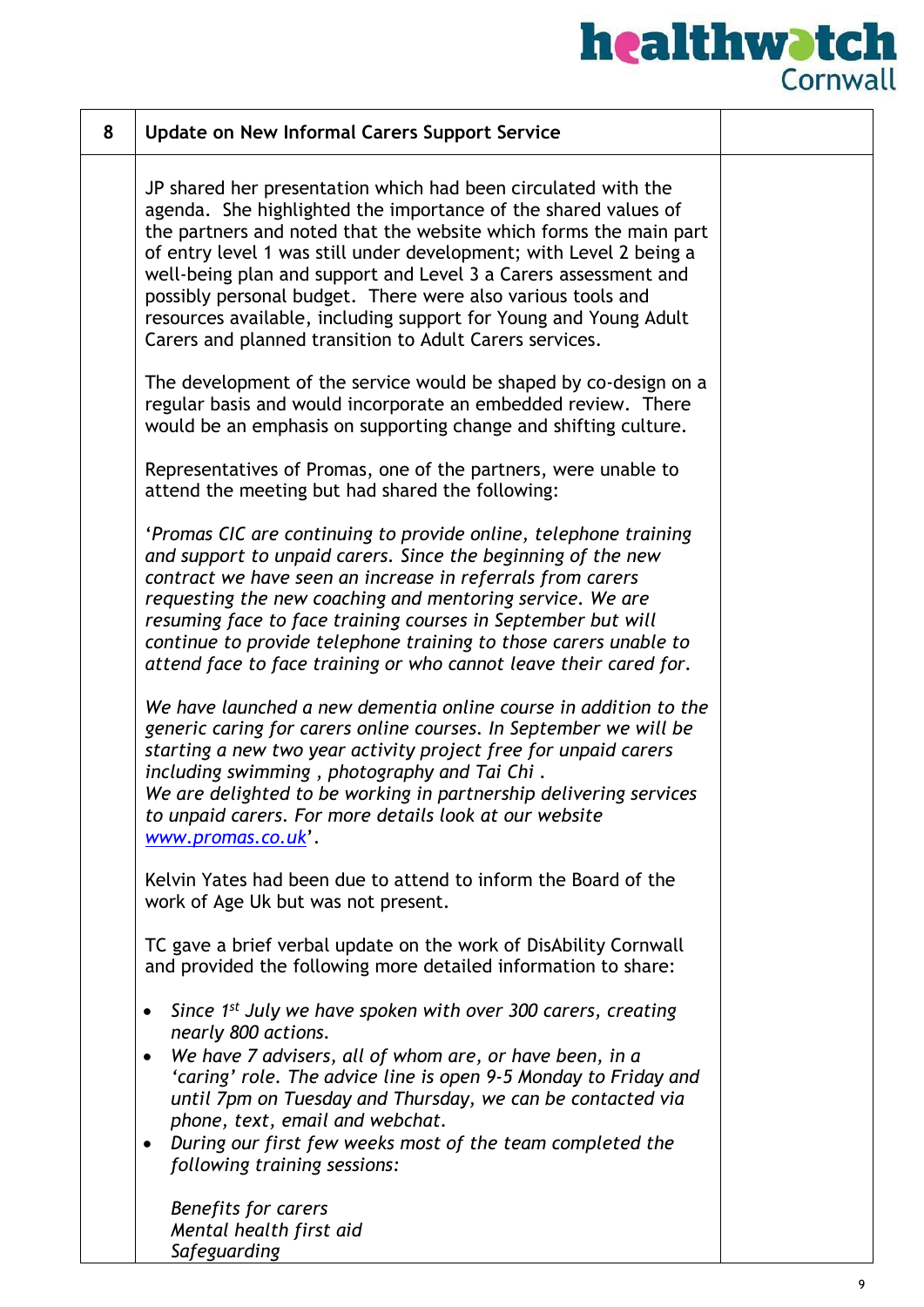

*Making Every Contact Count ASIST (suicide prevention)*

*The following are still to be planned: Trauma Informed Practice, NVQ3 Advice & Guidance (for those advisers who don't already hold this qualification) and tailored in-house sessions for Dealing with Difficult Calls, Criteria for Accessing Carers Assessments and our 'Partner Organisations 'offers'.* 

- *We changed the Emergency Carers Card system and artwork. The card reference number now matches the case management ID number and details of the emergency contacts are kept on a separate excel spread sheet. If the contacts change we only need to update the spreadsheet and not the card, therefore saving money on reprinting cards and postage.*
- *The paper system for requesting a card was over complicated, we now take the details over the phone or directly via an online form, we don't require signatures for the emergency contacts, we verbally check with the carer that their emergency contacts are willing to be contacted.*

*We are in the process of ensuring all the carers who have old cards will be transferred to the new data base. We have completed 39 new requests and reprinted 74 cards from the old data base which still has over 700 people on the list.*

- *Since 30th July our Communications and Engagement Administrator has increased our social media presence, has posted 10 relevant stories which have reached 2,385 people and received 200 'likes'. In the last 7 days we have 4 'new followers'.*
- *We have dealt with the back log from the previous contract holder along with anticipating over 2,000 carers on the Local Authority's Mosaic system who need contacting.*
- *Case examples:*
	- o *We obtained a grant of £345 towards a camping holiday for a young family*
	- o *£100 towards school uniform*
	- o *Supported a parent carer to apply for DLA for her child*
	- o *Carer supporting his wife with terminal cancer with no support. I called the GP surgery asking for support, the following day they had carers coming in, Marie Curie had made contact and the GP had visited*
	- o *Client suddenly needed to care for Grandmother and is new to the area, we signposted to local community groups and training with Promas*
	- o *Client's pension had been suspended, called the pension service on her behalf, it was reinstated, and she received a back payment*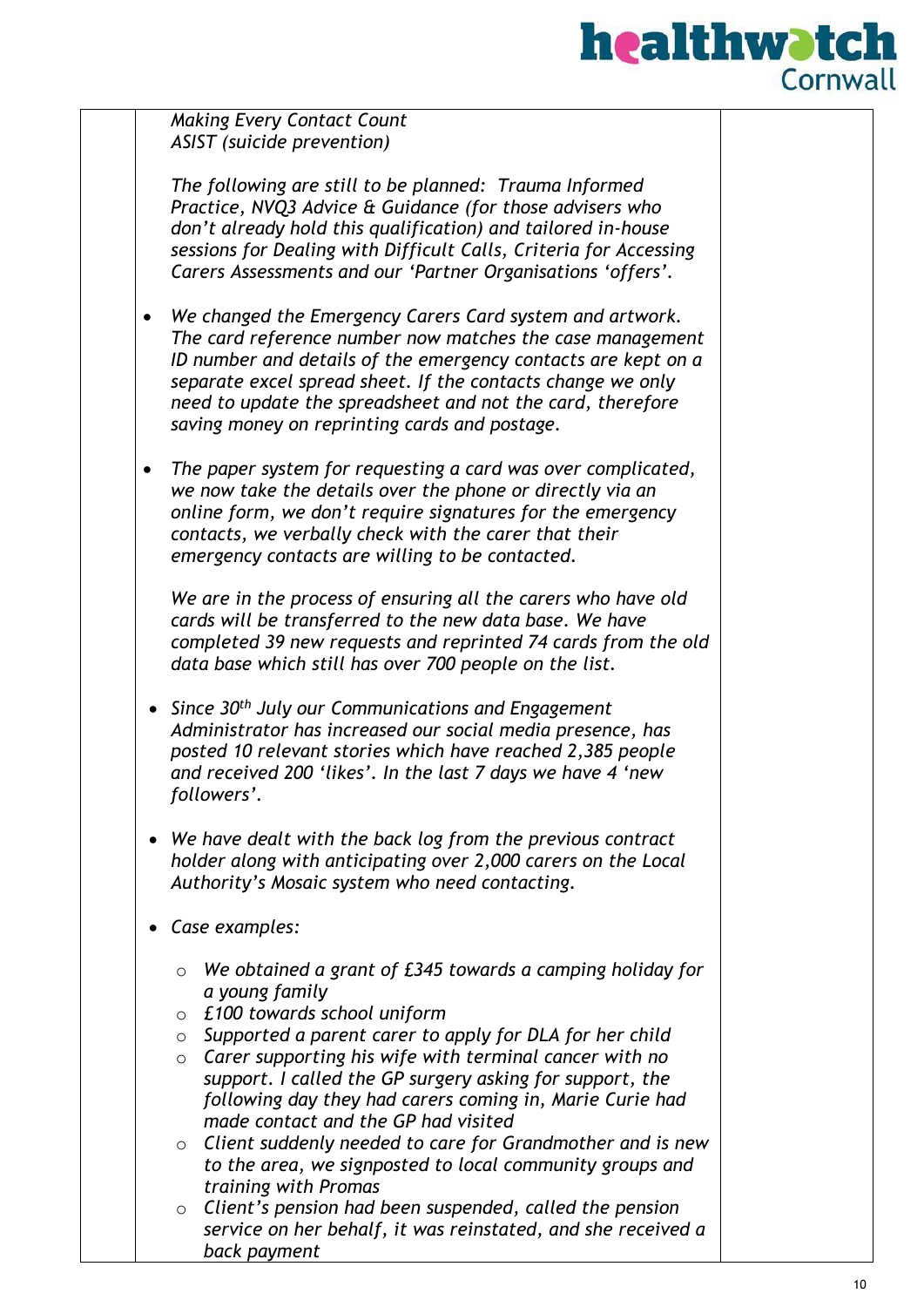

o *Client tested positive for Covid so is unable to visit her dad. dC advertised for a PA and will carry out a welfare check until a PA is in place.*

To ensure GDPR was adhered to, adult carers on the old database were being contacted for explicit consent to be moved to the new one. The Young and Young Adult Carers list was now being worked through.

PH asked where support could come from for Carers who could not get agency carers even though they had a care support package. JP said that there was a lot happening at the moment to promote recruitment to social care roles and it was important to understand what carers needed to move forward. She urged individuals to give the advice line a call.

CM asked if there was an evaluation strategy around promotion as a lot of young people no longer used Facebook and found apps such as Instagram and Twitter more relevant. TC said their communications officer would be collecting feedback and they were looking to facilitate a WhatsApp group. BQ said that NHSE/I could give advice on how to reach people through social media. JP was in the process of recruiting for a media role at CRCC and would ensure that the successful candidate was linked in with NHSE/I.

GL emphasised the need to ensure that there was a plan in place to report back both objectively and subjectively to the Council, and to the Carers Partnership Board, providing an overview in advance so that questions could be prepared. MH and JP were due to meet to discuss the best format to report to the Board on the progress of the new service in order to meet the remit of the Board to scrutinise the implementation of the Carers Strategy.

AW asked for more details about the newsletter. At the moment the focus was on the emergency cards, but there were plans for a live newsfeed and an e-newsletter. The service wanted to work with carers to resource devices and provide links to support to use these. A newsletter could be sent out if necessary but they would want to understand the reasons why people could not connect digitally – there were grants available. The e-version would be through the Cornwall Carers website.

AW also raised the issue of the emergency card and passport. The service was in discussion with RCHT and the expectation was that the card would include the passport logo and that engagement was taking place with carers to see what they wanted to get from the card and passport. AW felt it should be universally recognised across the peninsular. MB said she had only recently taken on the portfolio but she was looking to establish focus groups with the aim of ensuring that the emergency card was the carer's proof without the need for further paperwork. For reference, MB was the main contact for this matter. AW said they should be working with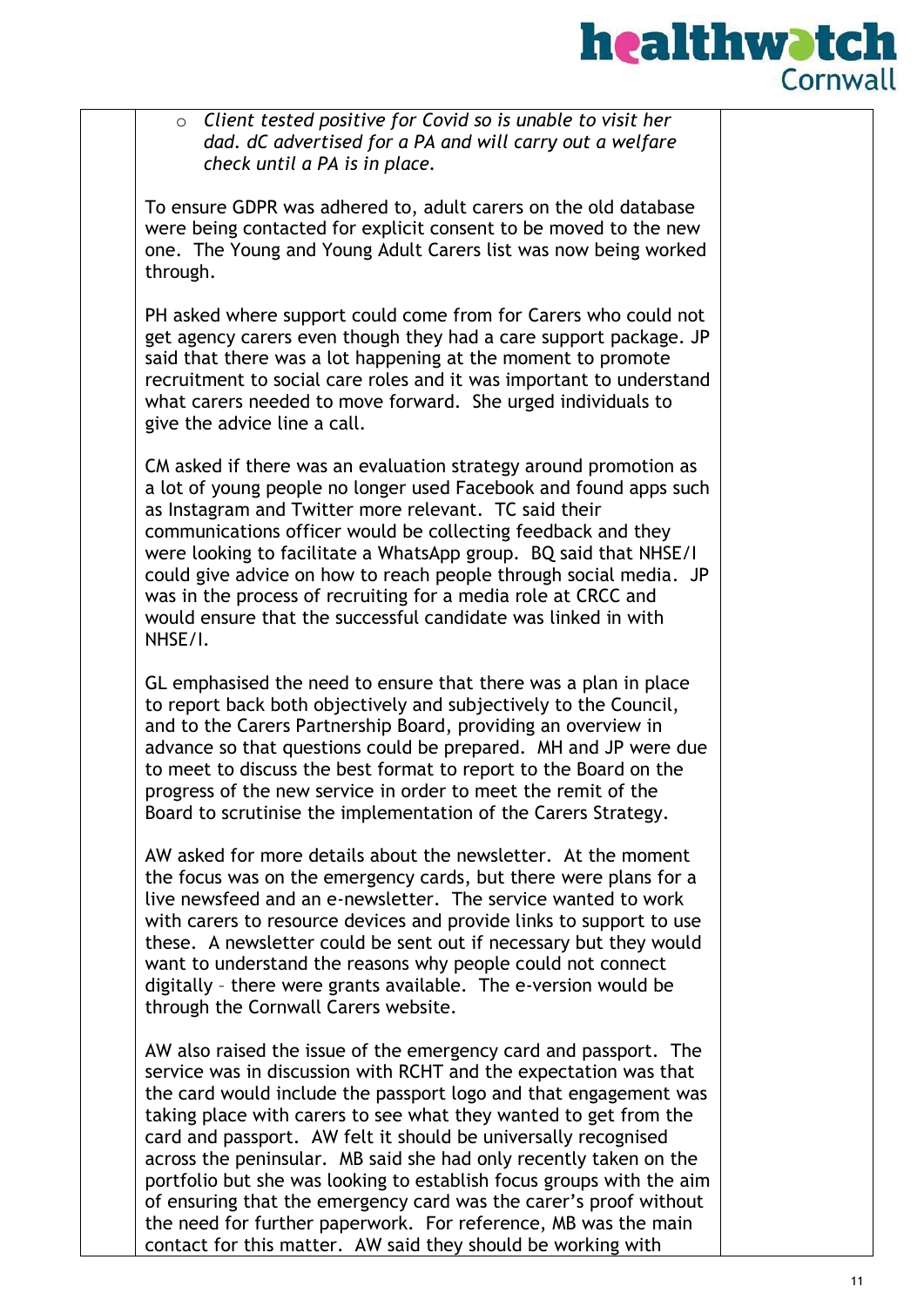

Derriford, whose own passport was work-in-progress. She reminded the group that 1/3 of people who attended Derriford were from Cornwall. MB agreed that all cards should mirror each other as far as possible so the offer was the same. The card would be the passport, with a leaflet explaining what was offered.

SC noted that Young and Young Adult carers needed to be considered within the emergency card and passport system. This was part of the strategy and work had been done for a different format, with the intention for it to go to Scrutiny in October. It was really important to recognise their caring role and the impact on families if anything happened to them. SW endorsed the importance of this.

NC then gave update on Kernow Young Carers, the name being retained as Young Carers had requested continuity. A small team of 5 have been TUPEd across from the previous provider, bringing knowledge and experience. Focus was currently on induction and priorities and recruitment for 2 vacancies within the team.

Holiday activities for the summer had focused on the 200 young carers identified as those with the highest need. Contact had been made with all families as, although some of the 200 had taken up offers, some had found support elsewhere. Half of those attending were sibling carers, so focus was on more than one cohort. The team had started one to one contact with those identified as highest need.

NC acknowledged that the transfer of services had caused some change and they were trying to respond to this.

The intention was to focus on working with schools from September. One area of change was a focus on primary schools for early intervention but secondary schools could be reassured that support and link workers would still be available.

NC would follow up with CRCC about emergency cards and passports.

A new Kernow Young Carers website was in development. It was not fully functional yet but did have a link to relevant phone numbers and e-mails. An e-newsletter would be sent to all young and young adult carers as soon as the mailmerge option was working and they would seek to post hard copies where needed.

Part of the specification was to reduce numbers of young carers but also to ensure young adult carers got the right support through transition. Kernow Young Carers were working closely with CRCC on this.

SW said that Action for Children had set up lots of activities and asked why the transfer could not have been smoother. NC said they started on 1<sup>st</sup> July, which was very close to the summer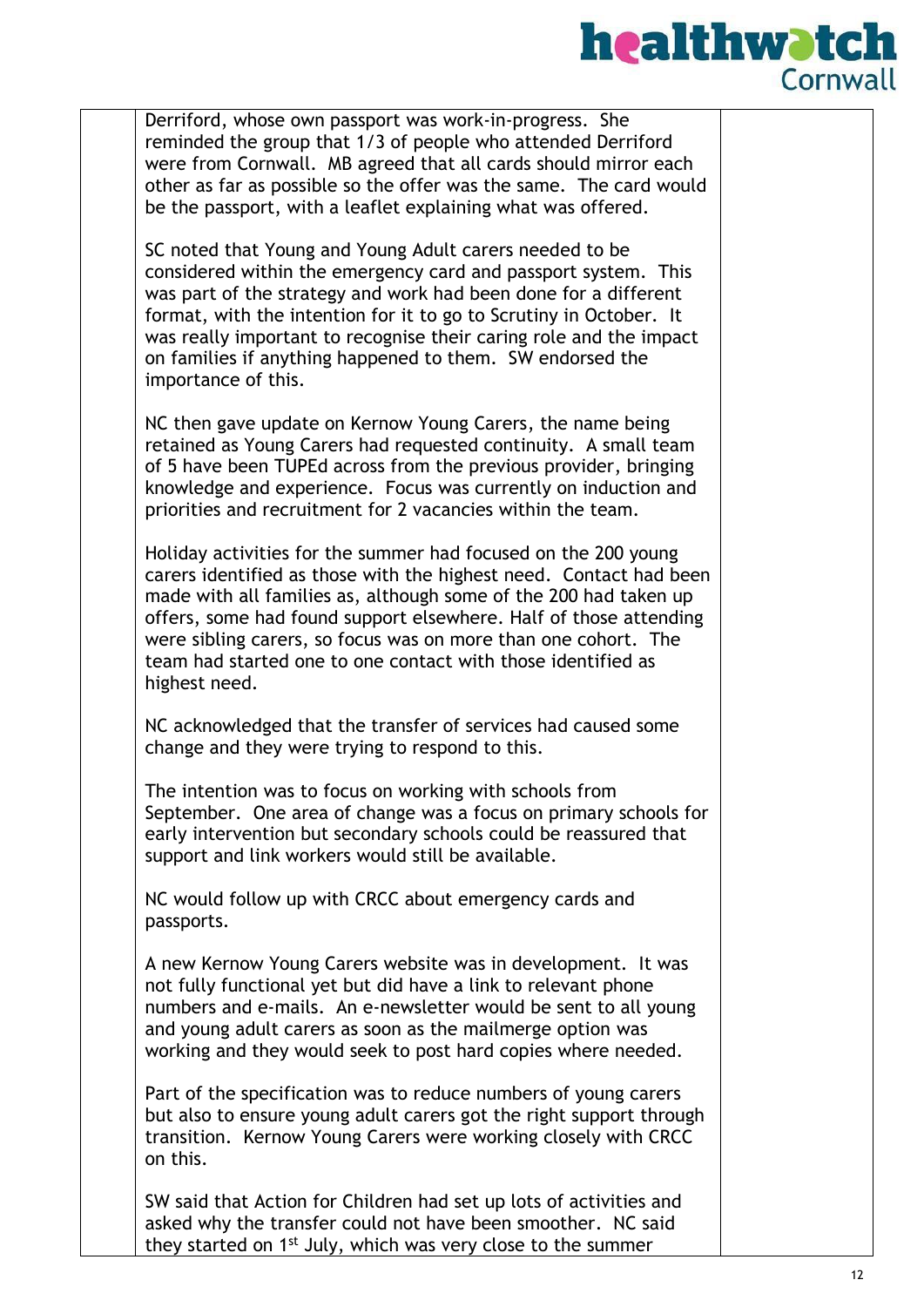|   | holidays and restricted options. They were already thinking about<br>ways to improve activity offers in holidays to come. SC said that<br>Covid had affected a cross-over and gave a massive thanks to NC<br>for the one to one support and tickets that had been made<br>available. It was important that the contract continued beyond 12<br>months or the same issues would occur again in July 2022. The<br>service was new and different and engagement with young and<br>young adult carers was taking place to ensure that the correct<br>provisions were on offer and to identifying gaps.                                                                                                                                                                                                     |                                            |
|---|--------------------------------------------------------------------------------------------------------------------------------------------------------------------------------------------------------------------------------------------------------------------------------------------------------------------------------------------------------------------------------------------------------------------------------------------------------------------------------------------------------------------------------------------------------------------------------------------------------------------------------------------------------------------------------------------------------------------------------------------------------------------------------------------------------|--------------------------------------------|
|   | DC followed up PH's question about support for those losing agency<br>support. She stressed how important it was to publicise the<br>service. She could foresee a lot of involuntary carers requiring<br>support due to the lack of domiciliary care and the solutions to<br>"bed blocking" by asking families to take people home from<br>hospital. She asked what would be in place to let people know<br>there was a service to support people in such situations. JP agreed<br>it was a really important issue and that early identification was<br>key. She was taking the presentation across the System to<br>encourage referrals and also contacting social prescribers within<br>localities and communities. SW asked JP to circulate to Care<br>Forums to ensure coverage across the County. |                                            |
|   | WG said there is a new Carers Group starting in Autumn and that<br>leaflets and promotional information would be produced to hand                                                                                                                                                                                                                                                                                                                                                                                                                                                                                                                                                                                                                                                                      |                                            |
|   | out to carers. The service was currently working in partnership<br>with carers around content and development of leaflets.                                                                                                                                                                                                                                                                                                                                                                                                                                                                                                                                                                                                                                                                             |                                            |
| 9 | <b>Carers Work at Derriford</b>                                                                                                                                                                                                                                                                                                                                                                                                                                                                                                                                                                                                                                                                                                                                                                        |                                            |
|   | Claire Jukes, Patient Services Manager, UHPT had been due to<br>present an update on the work currently being undertaken at<br>Derriford for carers. Unfortunately, she had to submit apologies<br>immediately prior to the meeting due to service pressures. It was<br>agreed that the item be deferred to the next meeting.                                                                                                                                                                                                                                                                                                                                                                                                                                                                          | CJ to present<br>to next<br>meeting.       |
|   | AW took the opportunity to provide updates.                                                                                                                                                                                                                                                                                                                                                                                                                                                                                                                                                                                                                                                                                                                                                            |                                            |
|   | The Carers support work (Caring for Carers) was improving links<br>and ready to send referrals to Cornwall.                                                                                                                                                                                                                                                                                                                                                                                                                                                                                                                                                                                                                                                                                            |                                            |
|   | Autism children's service and 7 day service - Healthwatch Cornwall<br>had written to KCCG and other partners on behalf of the Board to<br>express its commitment to it should Cornwall fund part of the<br>service. Devon County Council and Plymouth City Council had<br>agreed to fund the service but a reply from KCCG was awaited. If<br>there was no commitment from it the service would go ahead on a<br>reduced basis, though it would be hard to exclude people from<br>Cornwall.                                                                                                                                                                                                                                                                                                            | MH to liaise<br>with Nory and<br>update AW |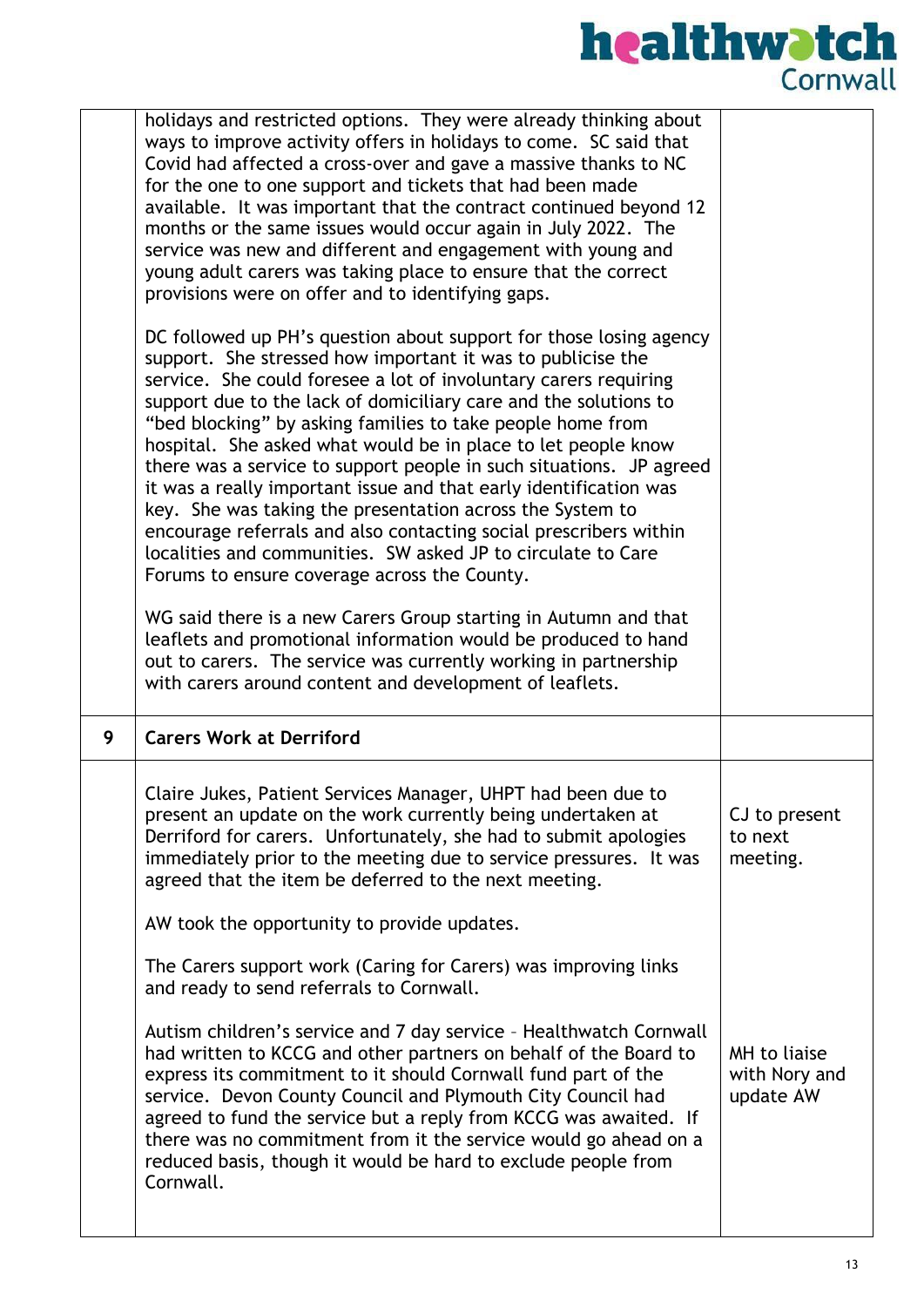| 10 | <b>Trust Carers Group Update</b>                                                                                                                                                                                                                                                                                                     |                                                       |
|----|--------------------------------------------------------------------------------------------------------------------------------------------------------------------------------------------------------------------------------------------------------------------------------------------------------------------------------------|-------------------------------------------------------|
|    | Andy Fox was unable to attend the meeting but had reported the<br>following:                                                                                                                                                                                                                                                         |                                                       |
|    | 'We are still in recess awaiting the arrival of a new CEO to CFT in<br>October. We are still finalising who will be the next Trust Carers<br>Lead and also have an invite to the next Triangle of Care meeting<br>which is also rejuvenating. In the operational world of MH it has<br>never been busier or more pressured for all.' |                                                       |
|    | The figures for new carers and assessments, circulated with the<br>agenda, were noted.                                                                                                                                                                                                                                               |                                                       |
| 11 | <b>Parent Carers Cornwall</b>                                                                                                                                                                                                                                                                                                        |                                                       |
|    | The Parent Carers Cornwall Update report had been circulated<br>prior to the meeting.                                                                                                                                                                                                                                                |                                                       |
|    | SW drew particular attention to the exciting Keyworker pilot<br>programme and their work with the Isles of Scilly.                                                                                                                                                                                                                   |                                                       |
| 12 | Falmouth University Research Project - Unpaid Carers                                                                                                                                                                                                                                                                                 |                                                       |
|    | GW gave a presentation about this project, as circulated with the<br>agenda.                                                                                                                                                                                                                                                         |                                                       |
|    | If members wished to participate or learn more about the project<br>they could contact GW at Gwynedd.williams@falmouth.ac.uk.                                                                                                                                                                                                        |                                                       |
|    | AW commented that the name of the project CHC could be<br>confused with Continuing Health Care. GW said that the title had<br>been agreed some time ago in collaboration with partners in<br>Scotland.                                                                                                                               |                                                       |
|    | NS commented that local Healthwatch could be included in<br>recruitment of unpaid carers and she would arrange for this to be<br>put out on Healthwatch Cornwall's social media. SW would also<br>publicise through Parent Carers Cornwall.                                                                                          | NS and<br>SW to promote<br>recruitment for<br>project |
| 13 | <b>Any Other Business</b>                                                                                                                                                                                                                                                                                                            |                                                       |
|    | There was more funding for Changing Places in Cornwall. There<br>would be a consultation letter going out to lots of groups to seek<br>feedback on where extra resource was needed. MH was awaiting<br>final details and an Easy Read version to become available before<br>circulating.                                             | MH to circulate<br>letter                             |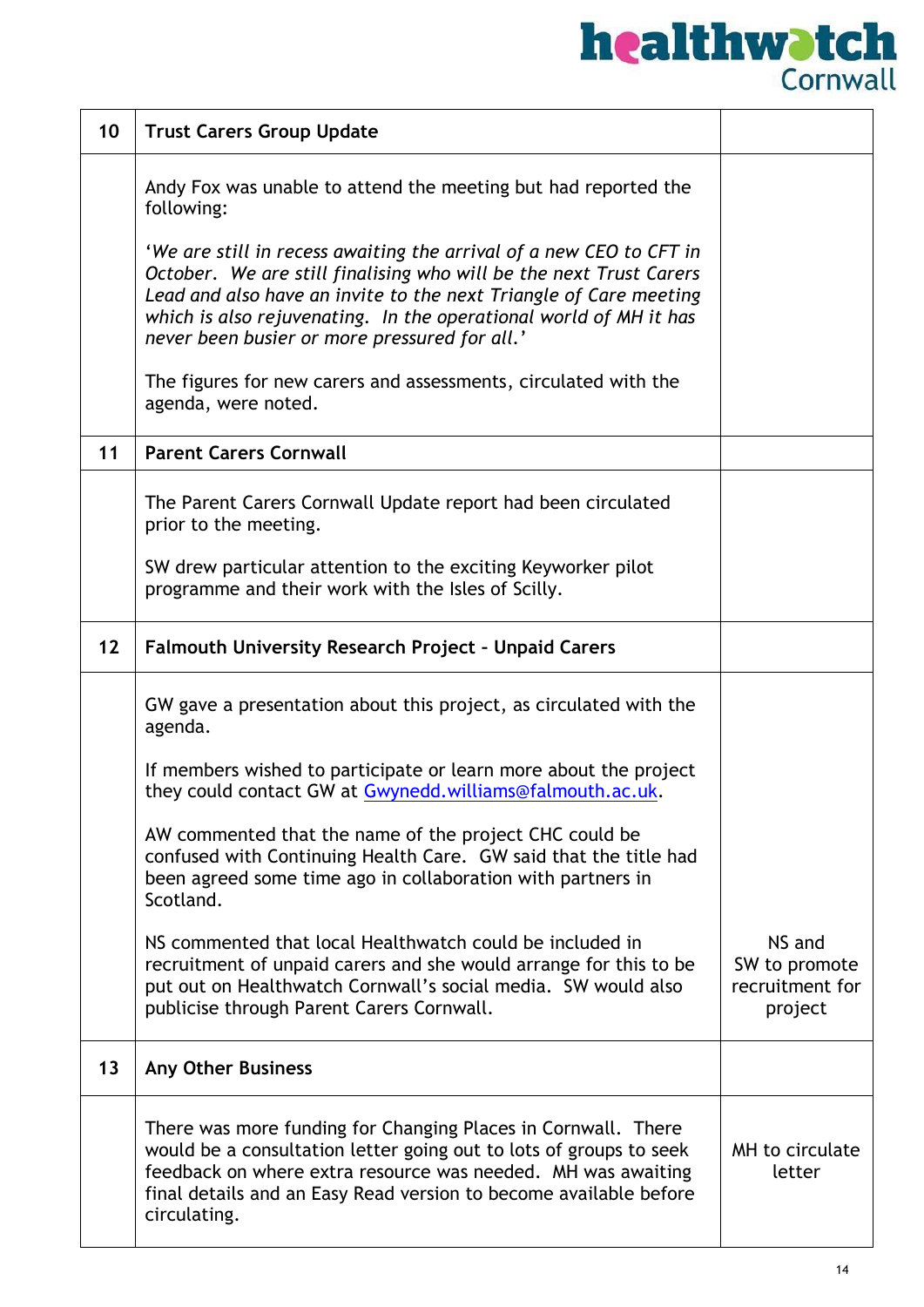

| 14 | <b>Future Meetings</b>                                                                                             |                                              |
|----|--------------------------------------------------------------------------------------------------------------------|----------------------------------------------|
|    | Thursday, 11 November 2021, via Teams. The Board agreed that<br>the start time be brought forward from 2pm to 1pm. | MH to update<br>and resend<br>meeting invite |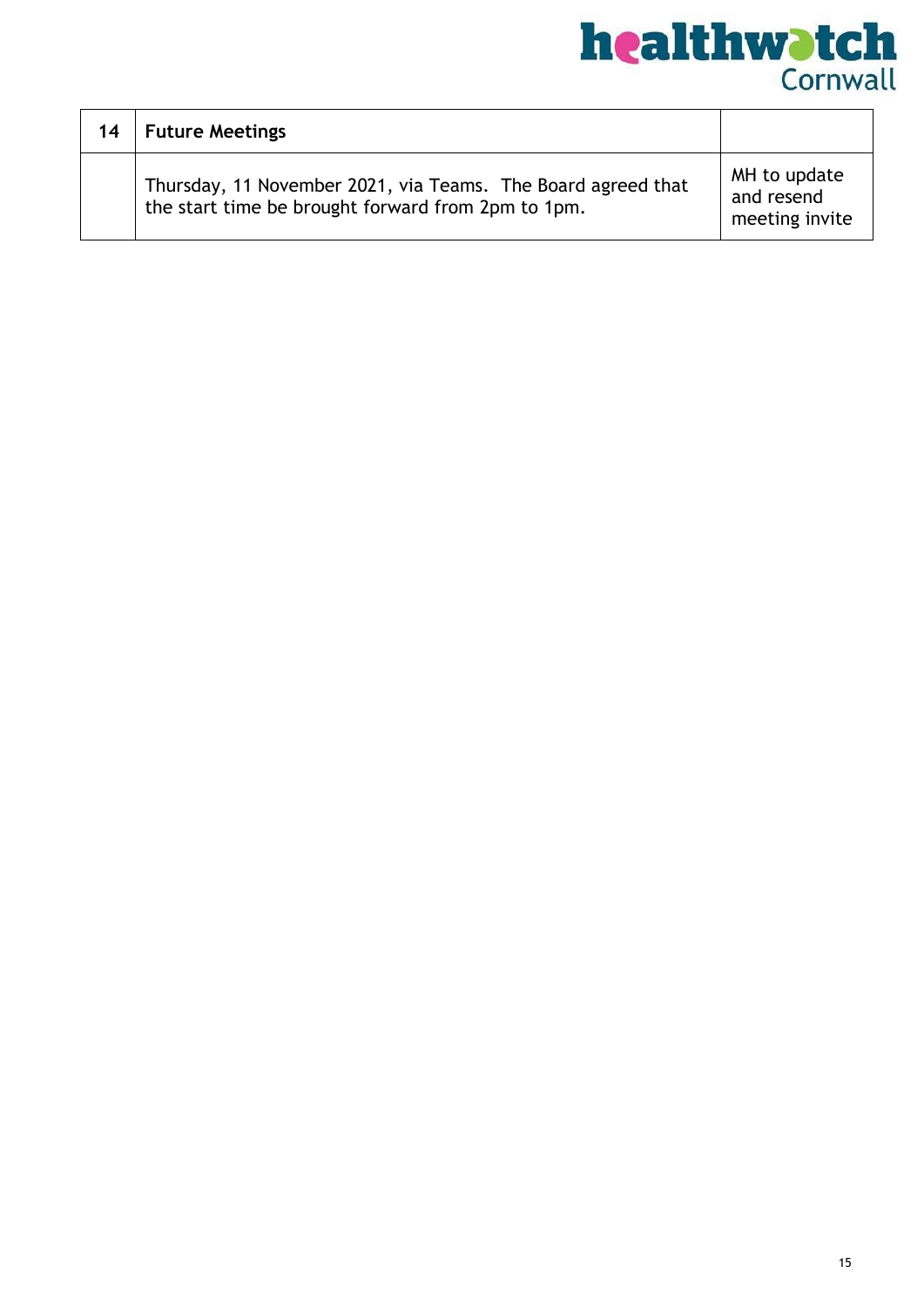**Item 6**

**Update on the Informal Carers Support Service**

| No                                                                                                                          | <b>Contractual Obligation</b>                                                             | In support of which<br><b>Key Outcome?</b><br>(state 1-12) | Responsible<br>partner(s)                                                         | Action taken to meet obligation                                                                                                                                                                                                                                                                                                                                                                                                                                                                                                                                                                                                                                                                                                                                                                                                                                                                                                                                                                                                                                                                                        | Current<br>status<br>(complete,<br>not started<br>or ongoing) | Timescale     |  |  |  |  |  |  |
|-----------------------------------------------------------------------------------------------------------------------------|-------------------------------------------------------------------------------------------|------------------------------------------------------------|-----------------------------------------------------------------------------------|------------------------------------------------------------------------------------------------------------------------------------------------------------------------------------------------------------------------------------------------------------------------------------------------------------------------------------------------------------------------------------------------------------------------------------------------------------------------------------------------------------------------------------------------------------------------------------------------------------------------------------------------------------------------------------------------------------------------------------------------------------------------------------------------------------------------------------------------------------------------------------------------------------------------------------------------------------------------------------------------------------------------------------------------------------------------------------------------------------------------|---------------------------------------------------------------|---------------|--|--|--|--|--|--|
| Level 1 - Help to self-manage your caring role > To help you stay as independent as possible > To help achieve outcomes 1-9 |                                                                                           |                                                            |                                                                                   |                                                                                                                                                                                                                                                                                                                                                                                                                                                                                                                                                                                                                                                                                                                                                                                                                                                                                                                                                                                                                                                                                                                        |                                                               |               |  |  |  |  |  |  |
| $\mathbf{1}$                                                                                                                | Develop guidelines and training for<br>health, social care and wellbeing<br>practitioners | 3                                                          | All partners, but dC<br>at first point of<br>contact, support<br>from CC and NHSK | This element is on going we have packages of support which I have been delivering across health and social<br>care teams that support teams with early identification of carers routeways and pathways for referral.<br>Resources for carers both locally and national. Identification of working carers. the design model and<br>features of the carers service. Barnardo's team have created and shared tool kits and packages of support<br>for schools, both primary and secondary schools. On going plans include the development of tool kits for<br>employers including offer of support to develop and implement Carer aware policy for their business. These<br>will be launched January 2022. Training opportunities and shared learning opportunities for wellbeing<br>practitioners. We will run some co design sessions with Carers to influence the design of these tools and<br>resources.                                                                                                                                                                                                              | ongoing                                                       | $Sep-21$      |  |  |  |  |  |  |
| $\overline{2}$                                                                                                              | Develop Carers emergency card/Carers<br>passport                                          | 9                                                          | disability Cornwall,<br>CRCC, support from<br>C and NHSK                          | The Carers Emergency Card and Carers passport is in place. All Carers have been migrated from the previous<br>service and new up to date carers emergency cards are being rolled out. We have completed work with the<br>team at Trelisk to develop the Carers passport offer in hospitals, we are aligned to the universal peninsular<br>Carers emergency card combined carers passport. This work is ongoing as the carers passport has many<br>elements and must be developed with a wide range of organisations including education community and<br>employment and mental health trusts. To be inline with the government recommendations around Carers<br>Passport. In Cornwall there is clear need to further develop recognition and use of carers passport in<br>Education community employers and mental health Trusts. While the Carers passport is in place there is<br>there is on going development planned through out 2022 to better engage schools and education<br>employers and mental health trusts with recognition use and imbedding Carers passport as a fundamental<br>tool to support Carers. | complete<br>with<br>elements of<br>ongoing<br>work            | $Sep-21$      |  |  |  |  |  |  |
| 3                                                                                                                           | Establish a single point of access to<br>information and guidance                         | $\overline{2}$                                             | disability Cornwall                                                               | The Single point of access into the Service is via the advice Line this is live and in place. Key to this is the<br>Website for information and self management options. The website is in development with Text to chat and<br>live Chat being implemented by November 30th 2021                                                                                                                                                                                                                                                                                                                                                                                                                                                                                                                                                                                                                                                                                                                                                                                                                                      |                                                               | $Jul-21$      |  |  |  |  |  |  |
| 4                                                                                                                           | Support and establish peer support<br>groups                                              | 5                                                          | Age UK, CRCC,<br>Carers                                                           | Peer support groups is in place with various methods in place to develop and maintain peer support Groups.<br>This includes advice on setting up and running peer support groups and governance, Grants to support<br>respite and short breaks from the caring role. within the young adult provision there is activity to support<br>young adults to establish peer support groups with input from a worker to include 12 targeted themes to<br>support young adults.                                                                                                                                                                                                                                                                                                                                                                                                                                                                                                                                                                                                                                                 | complete<br>with<br>elements of<br>ongoing<br>work            | in place      |  |  |  |  |  |  |
| 5                                                                                                                           | Develop carers awareness training                                                         | 10                                                         | Promas                                                                            | During quarter 1. 22 telephone training events 8 coaching and mentoring events 18 online training events<br>and 10 face to face events have been delivered. With a planned schedule for activity in place and one social<br>event planned.                                                                                                                                                                                                                                                                                                                                                                                                                                                                                                                                                                                                                                                                                                                                                                                                                                                                             | complete                                                      | Jul-22        |  |  |  |  |  |  |
| 6                                                                                                                           | Develop shared confidentiality protocols                                                  |                                                            | CC, NHSK, CRCC                                                                    | We have a joint privacy agreement and protocol in place.                                                                                                                                                                                                                                                                                                                                                                                                                                                                                                                                                                                                                                                                                                                                                                                                                                                                                                                                                                                                                                                               | complete                                                      | <b>Jul-22</b> |  |  |  |  |  |  |
| 7                                                                                                                           | Develop training for professionals so they<br>are "carer aware"                           | 6                                                          | <b>CRCC</b>                                                                       | This links to item 1. and is part of the tool kit to date 6 sessions have been delivered.                                                                                                                                                                                                                                                                                                                                                                                                                                                                                                                                                                                                                                                                                                                                                                                                                                                                                                                                                                                                                              | ongoing                                                       | Jul-22        |  |  |  |  |  |  |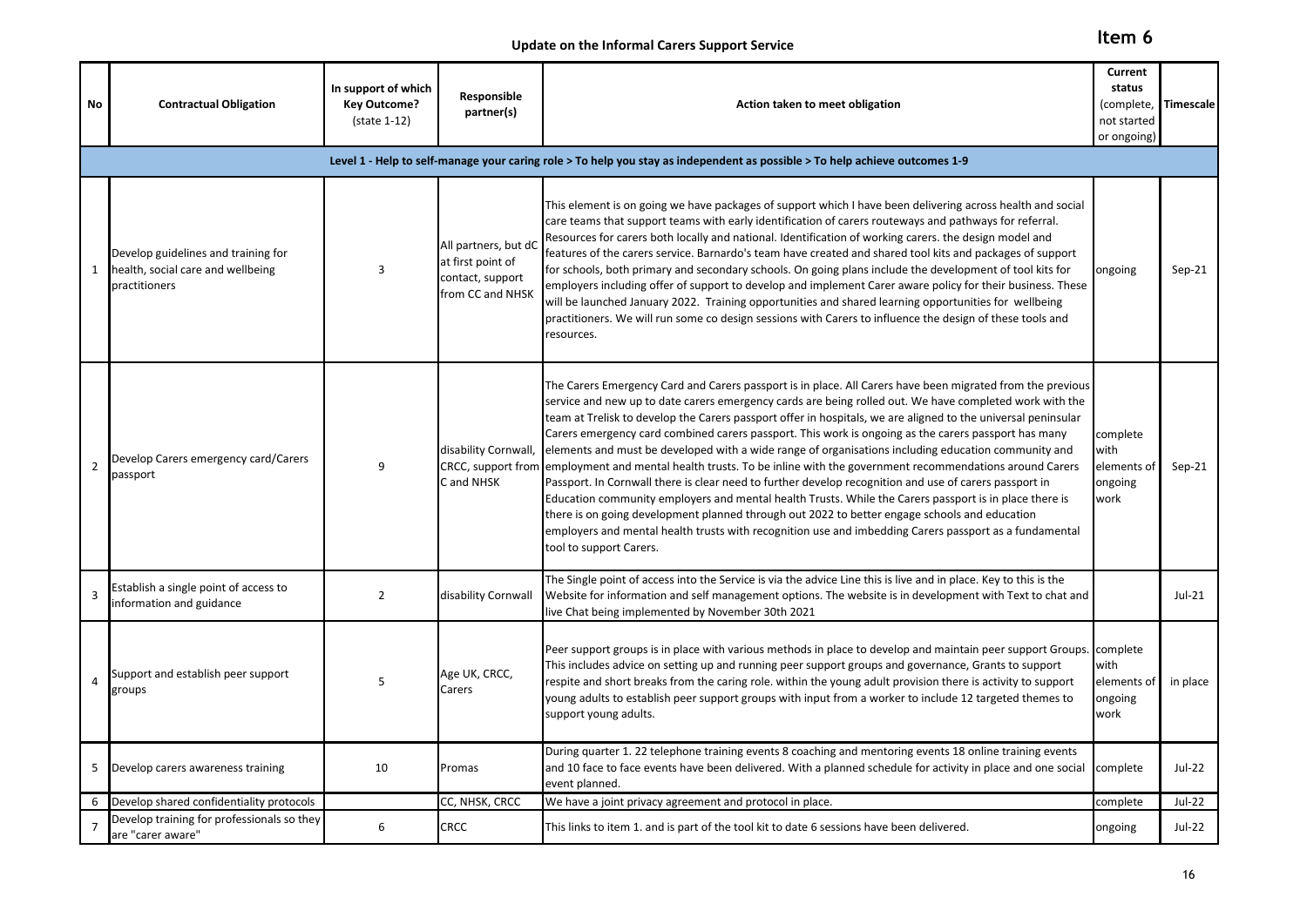#### **Update on the Informal Carers Support Service**

| 8  | Develop carers support in hospitals                                                                    | $\overline{7}$ | disAbility Cornwall<br>(hosted role) CRCC                   | Carers emergency and carers passport links to this, with resource and support available to carers via the<br>passport scheme. The Dedicated role is in a recruitment phase. (I can share additional information around<br>the requirement for recruitment if required)                                                                                                                                                                                                                                                                    | ongoing  | in place |
|----|--------------------------------------------------------------------------------------------------------|----------------|-------------------------------------------------------------|-------------------------------------------------------------------------------------------------------------------------------------------------------------------------------------------------------------------------------------------------------------------------------------------------------------------------------------------------------------------------------------------------------------------------------------------------------------------------------------------------------------------------------------------|----------|----------|
| 9  | Provide clear information on the<br>differences in provision between<br>children's and adults services | $\overline{2}$ | <b>DisAbility Cornwall</b><br>Barnardo's and<br><b>CRCC</b> | The Website being integral to the single point of entry clearly defines the elements of the service provision<br>with clearly defined and specific areas for young and young adult Carers adult carers and the other elements<br>of the service available to Carers. Ongoing development around Carer engagement activities to co design<br>and influence promotional materials and Service identity including engagement with young people around<br>Kernow Young Carers Website as a sister Website which is dedicated to young carers. | ongoing  | $Sep-21$ |
| 10 | Develop guidance for employers so they<br>are "carer aware"                                            | 8              | <b>CRCC</b>                                                 | Links to number 1. to be launched January 2022                                                                                                                                                                                                                                                                                                                                                                                                                                                                                            | ongoing  | Jul-22   |
|    |                                                                                                        |                |                                                             | Level 2 - Enhanced support when you need it > To help you to be as resilient as possible > To help you achieve outcomes 8-12                                                                                                                                                                                                                                                                                                                                                                                                              |          |          |
|    | 11 Establish 121 support for carers                                                                    | 8              | Age UK, CRCC,<br>Carers                                     | in place with level 1 and 2 includes one to one support delivered to 554 Adult carers 377 Carers supported<br>at level 3. a total of 2,575 unique interventions recorded at level 1 and 2.                                                                                                                                                                                                                                                                                                                                                | complete | in place |
| 12 | Offer proportionate carer's assessments<br>when appropriate, using strength based<br>approach          | 11             | disAbility Cornwall,<br><b>CRCC</b>                         | 377 Statutory Carers needs assessments completed during quarter one with 99 Carers receiving level 3<br>support not requiring statutory assessment.                                                                                                                                                                                                                                                                                                                                                                                       | complete | in place |
|    | 13 Offer training opportunities for carers                                                             | 10             | Promas                                                      | During quarter 1. 22 telephone training events 8 coaching and mentoring events 18 online training events<br>and 10 face to face events have been delivered. With a planned schedule for activity in place and one social<br>event planned.                                                                                                                                                                                                                                                                                                | complete | in place |
| 14 | Offer self-help and emergency funds                                                                    | q              | CRCC, disAbility<br>Cornwall                                | All Grants open                                                                                                                                                                                                                                                                                                                                                                                                                                                                                                                           | complete | in place |
|    |                                                                                                        |                |                                                             | Level 3 - Formal Carer's Assement and Support Plan > To meet any additional needs you may have > To help you achieve any outcomes that can't be met by the above offer                                                                                                                                                                                                                                                                                                                                                                    |          |          |
| 15 | Offer carers one off Carers Personal<br>Budget to eligible carers                                      | $\overline{a}$ | <b>CRCC</b>                                                 | a total of 44,000.00 have been awarded during the quarter one in one off personal budget outcomes. With<br>an average award of £383.00                                                                                                                                                                                                                                                                                                                                                                                                    | complete | in place |
| 16 | Create a safeguarding offer for carers<br>with SAB                                                     |                | SAB,<br>commissioners                                       | on going                                                                                                                                                                                                                                                                                                                                                                                                                                                                                                                                  | ongoing  |          |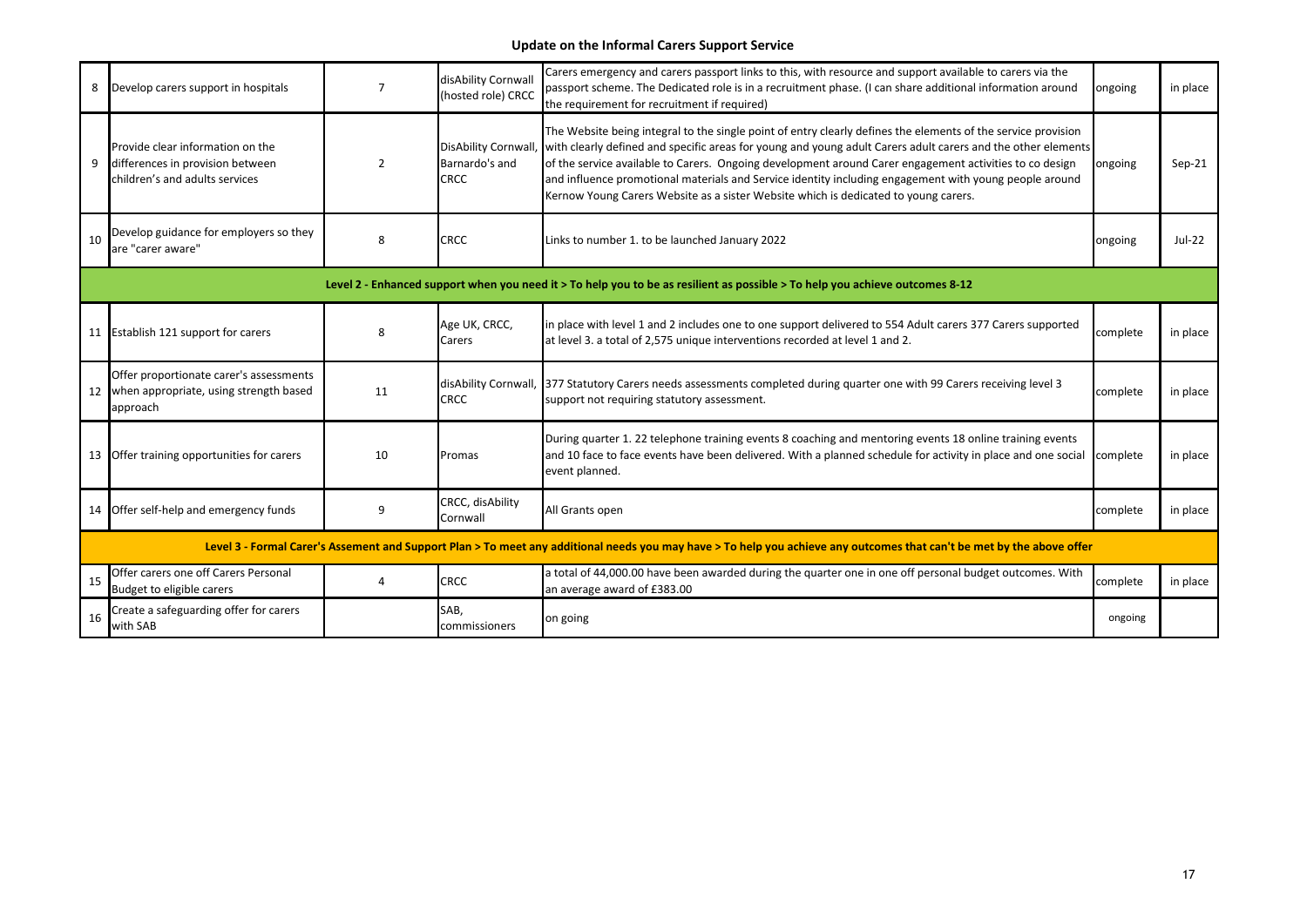#### **NEW CARERS & ASSESSMENTS 2021-2022**

| Number of Carers on                      |                                             |         |         |         |        |               |            |     |            |            |     |     |     |
|------------------------------------------|---------------------------------------------|---------|---------|---------|--------|---------------|------------|-----|------------|------------|-----|-----|-----|
| <b>RIO since April 2021</b>              |                                             | Apr     | May     | June    | July   | <b>August</b> | <b>Sep</b> | Oct | <b>Nov</b> | <b>Dec</b> | Jan | Feb | Mar |
| Number of new Male Carers by month<br>23 |                                             |         |         | O       |        |               |            |     |            |            |     |     |     |
| 24                                       | Number of new Female Carers by month        |         | 10      |         |        | U             |            |     |            |            |     |     |     |
| 47                                       | Total Number of new Carers on Rio (2021/22) | 10      | 13      | 10      | 10     |               |            |     |            |            |     |     |     |
|                                          | Total New Carers - Cumulative (2021/22)     | 10      | 23      | 33      | 43     | 47            |            |     |            |            |     |     |     |
|                                          |                                             |         |         |         |        |               |            |     |            |            |     |     |     |
| 46                                       | Total Number of Assessments offered         | 10      | 13      | 1U.     |        |               |            |     |            |            |     |     |     |
| 98.00%                                   | Percentage of Carers offered an Assessment  | 100.00% | 100.00% | 100.00% | 90.00% | 100.00%       |            |     |            |            |     |     |     |
|                                          |                                             |         |         |         |        |               |            |     |            |            |     |     |     |

| <br>40  | I Assessments Accepted by Carer.<br>्चा inuffitut. | 10      |         |         |         |         |  |  |  |  |
|---------|----------------------------------------------------|---------|---------|---------|---------|---------|--|--|--|--|
| 100.00% | Percentage of Carers Accepting an Assessment       | 100.00% | 100.00% | 100.00% | 100.00% | 100.00% |  |  |  |  |